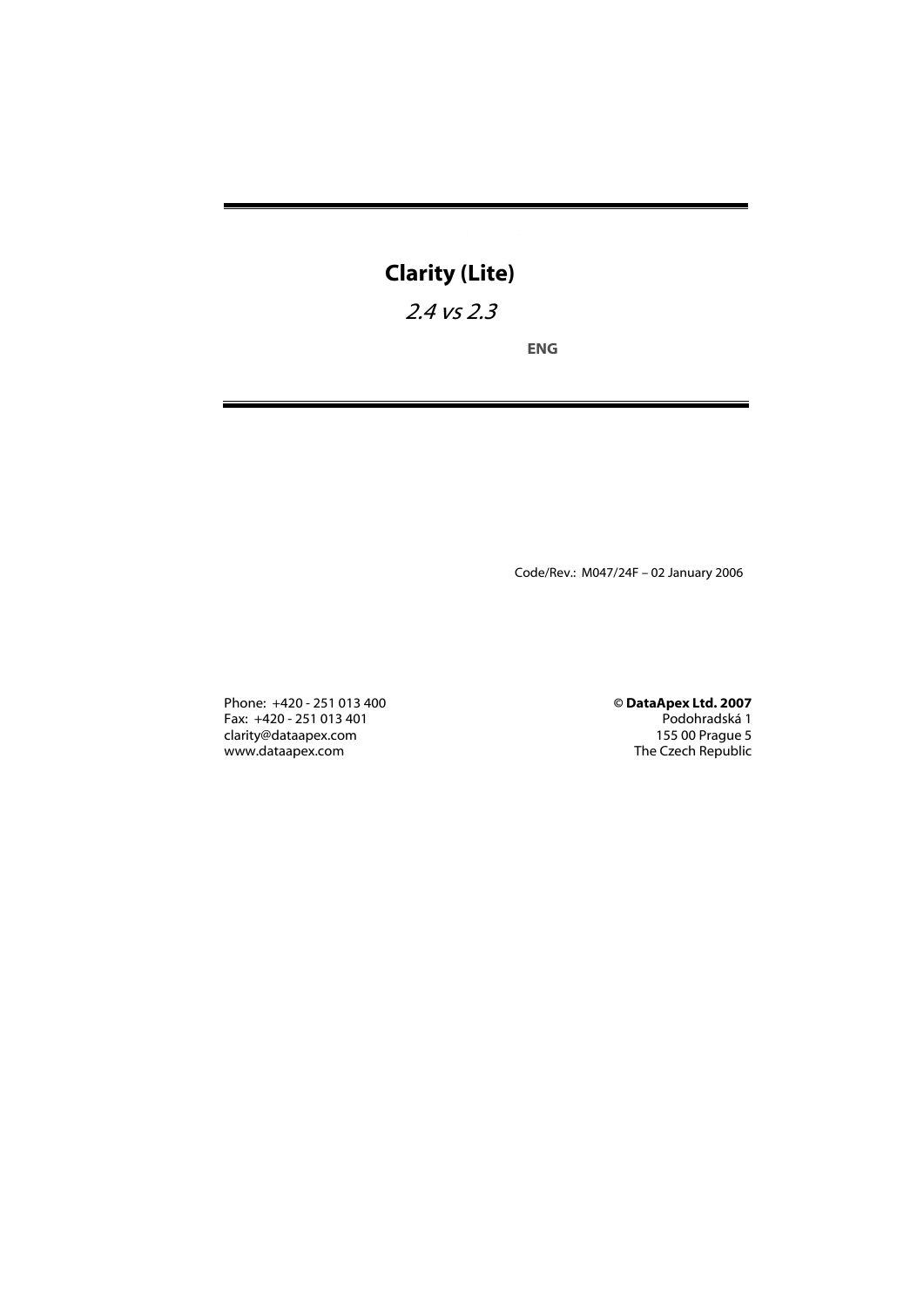Clarity®, DataApex® and  $\blacktriangleright$  ® are trademarks of DataApex Ltd. Microsoft® and WindowsTM are trademarks of Microsoft Corporation DataApex reserves the right to make changes to manuals without prior notice. Updated manuals can be downloaded from www.dataapex.com.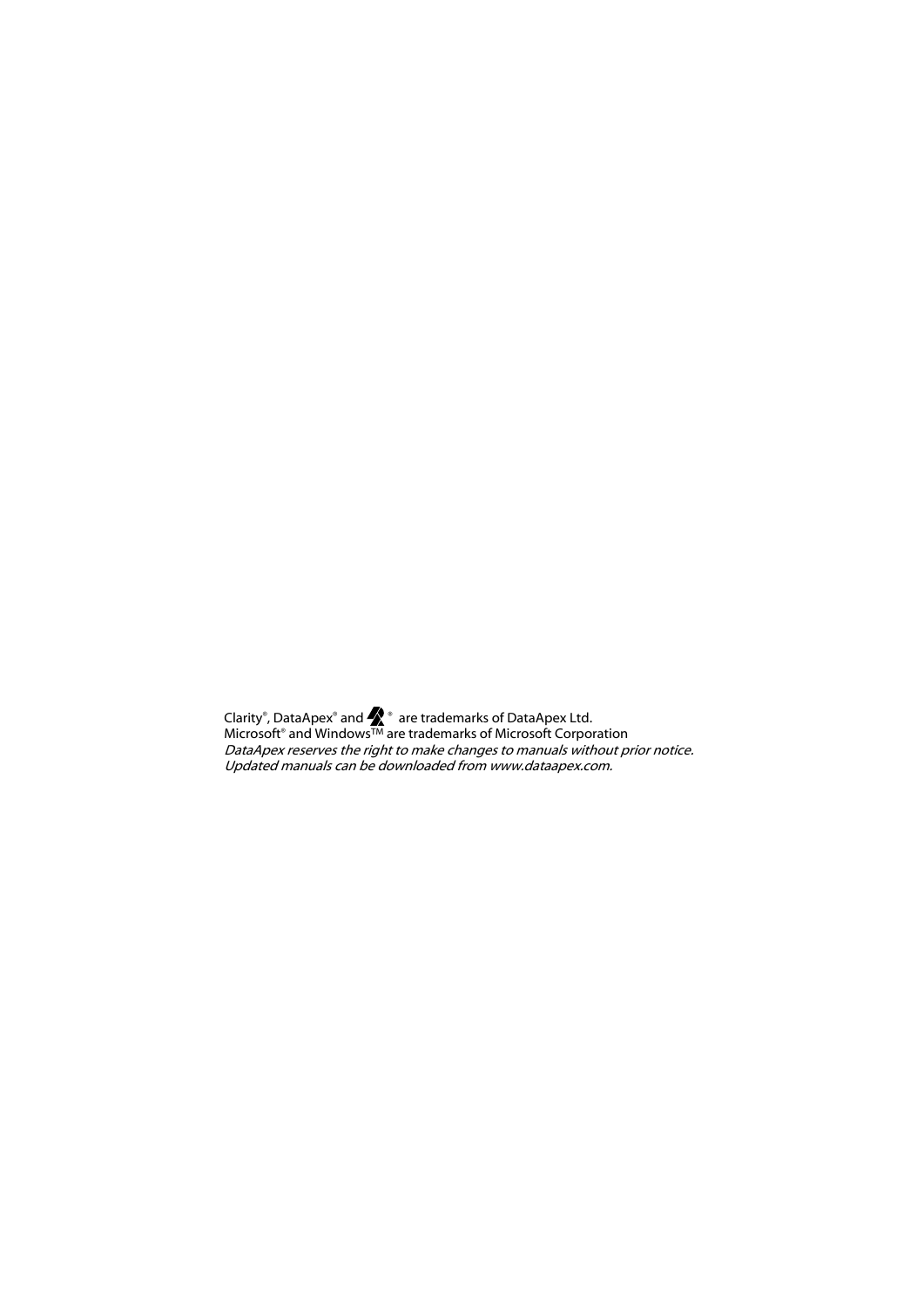| The Local Peak Width /Threshold command procedure: 5          |  |
|---------------------------------------------------------------|--|
|                                                               |  |
|                                                               |  |
|                                                               |  |
|                                                               |  |
|                                                               |  |
|                                                               |  |
|                                                               |  |
|                                                               |  |
|                                                               |  |
|                                                               |  |
|                                                               |  |
|                                                               |  |
|                                                               |  |
|                                                               |  |
|                                                               |  |
|                                                               |  |
| <b>Instrument</b>                                             |  |
| Sending method to controlled instrument VFull version  12     |  |
| Switching Instrument to GPC Mode<br><b>VEUI Version</b><br>14 |  |
|                                                               |  |
|                                                               |  |
|                                                               |  |
|                                                               |  |
|                                                               |  |
| <b>Add On Modules</b>                                         |  |
| PDA module                                                    |  |
| Clarity EA                                                    |  |
| Agilent 1100                                                  |  |
| Agilent 6890N                                                 |  |
| Full version<br>Net-PAD                                       |  |

X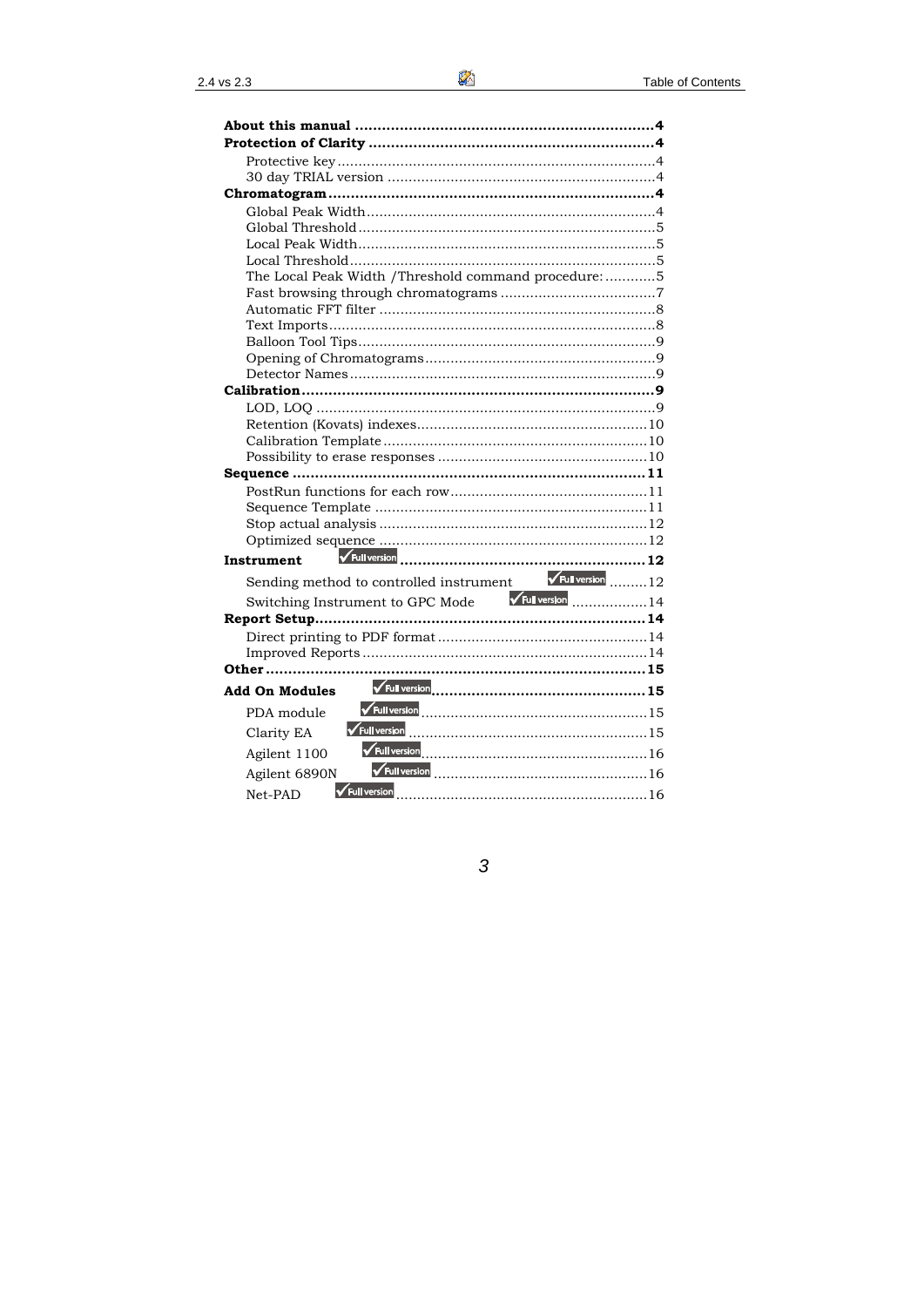### **About this manual**

This manual introduces main differences in the **Clarity** and **Clarity Lite** stations between the versions **2.4** and **2.3**.

For complete documentation it is recommended to download the updated **Reference Manual** in PDF format from our website www.dataapex.com (section **Downloads – Manuals**).

Passages concerning the full version only are distinguished by the following logo  $\sqrt{\frac{F_{\text{full}}}{F_{\text{total}}}}$  in the manual and marked with a grey stripe to the right of the text.

## **Protection of Clarity**

#### **Protective key**

**Clarity** (since version **2.4**) will always require the protective key - dongle (USB or LPT port).

The **User Code** does not have to correspond to a specific serial code of the A/D converter.

**Caution!** *When you upgrade to Clarity version 2.4 you will not be able to use previous versions of Clarity!* 

#### **30 day TRIAL version**

With a hardware key, the user has a possibility to test the station without entering the proper User Code - the station will work in the full mode for **30 days** or **100 sessions** (whatever comes first).

### **Chromatogram**

#### **Global Peak Width**

From interactively selected interval calculates the *Peak Width* parameter for the whole chromatogram. The **Global Peak Width** can be set also manually in the first row of the **Integration Table** found in the **Chromatogram – Integration** window).

The interval has to contain the narrowest peak that should be still integrated.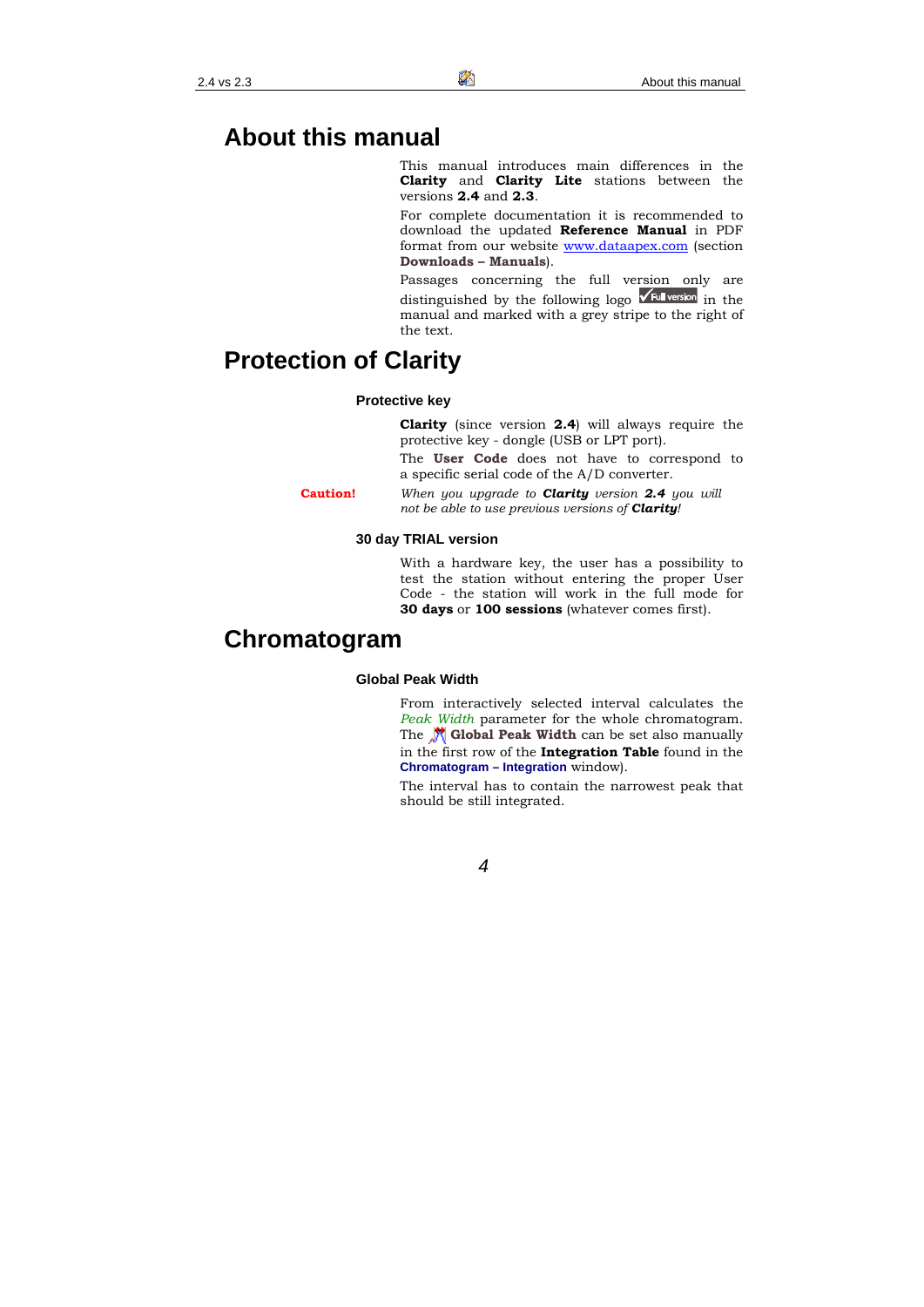**Note:** *To see the value of the automatically set Global Peak Width parameter switch to the Integration tab.* 

#### **Global Threshold**

From interactively selected interval calculates the *Threshold* parameter for the whole chromatogram. The **A Global Threshold** can be set also manually in the second row of the **Integration Table** found in the **Chromatogram – Integration** window)

This interval must contain only noise!

**Note:** *To see the value of the automatically set Global Threshold parameter switch to the Integration tab.* 

#### **Local Peak Width**

Defines the method of integration of peaks (icon  $\sqrt{\lambda}$ ) on a specified interval.

The **Peak Width** parameter is determined by the narrowest identified peak and influences the number of points used in the evaluation. The value must be within the range of *0.001* - *10* minutes.

**Caution!** *Setting an excessively high value will distort the results.* 

#### **Local Threshold**

Determines the noise threshold (icon  $\frac{1}{6}$ A) on a specified interval.

The **Threshold** parameter determines the sensitivity of the integration algorithm while detecting the beginning and end of a peak.

**Caution!** *The height of all peaks (measured from the baseline to the top) which you wish to detect should be at least twice this parameter. The value must be within the range of* 1 *µV –*10 *V.* 

#### **The Local Peak Width /Threshold command procedure:**

- You will be prompted to place the cursor lines to the beginning and end of the interval and mark each by left-clicking the mouse. The **Local Peak Width / Threshold** parameter will be applied within this interval only.
- Then the **Peak Width**/**Threshold** dialog will open in which you may adjust the graphically set interval in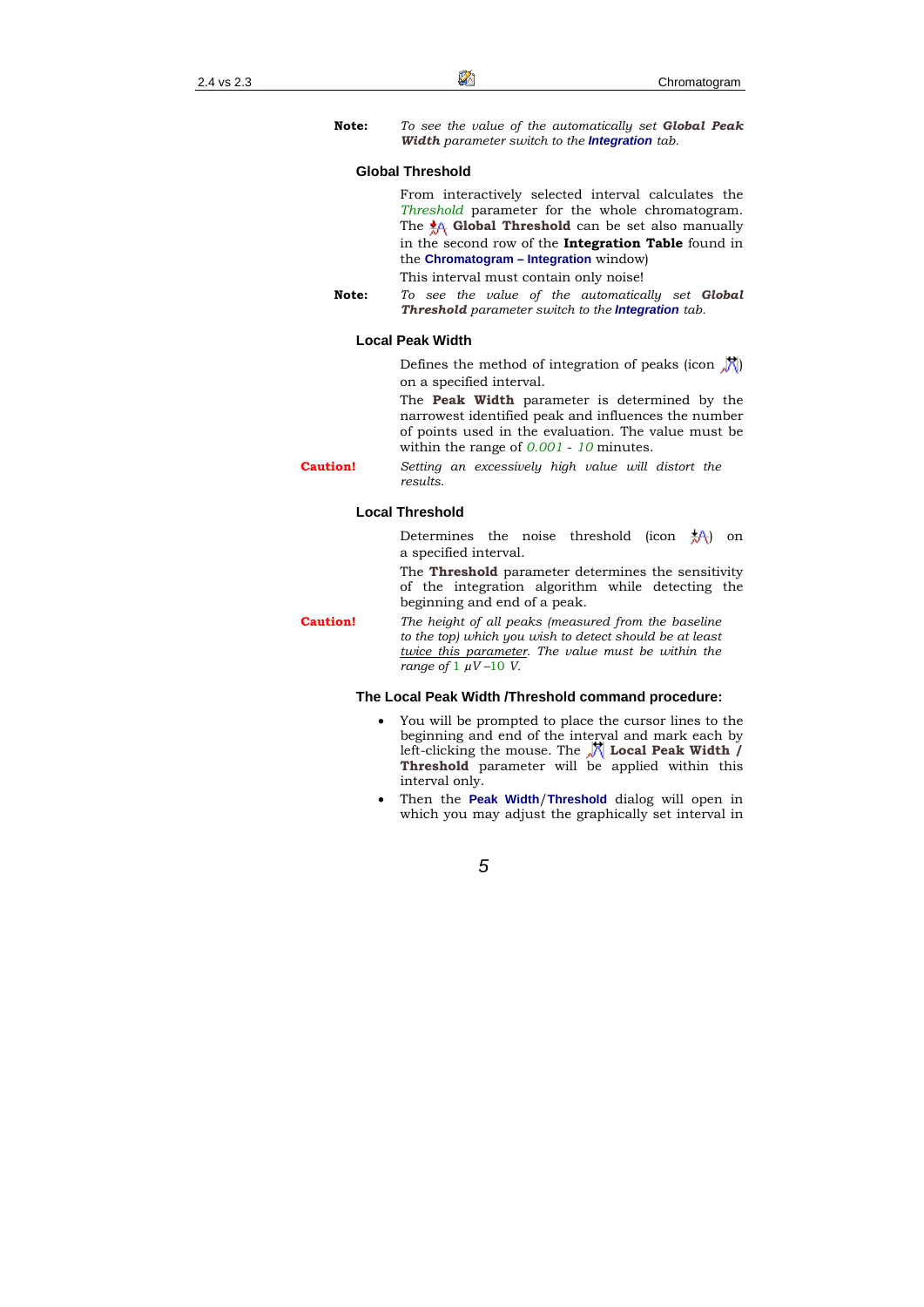the **Start Time** and **Stop Time** fields and enter the required peak width into the **Value** field.



• By clicking the **Suggest Value** button user can interactively select:

> For **Local Peak Width** - interactively select the narrowest peak that still has to be integrated For **Local Threshold** - the highest "peaks" that still should not be integrated (again using the cursor lines).

- Suggested value will be transferred to the **Value** field.
- **Note:** *Keep in mind that the suggested Local Threshold value will be half of these "highest" peaks because only peaks twice the size of the noise threshold will be detected.*
- **Note:** *The Peak Width value is not critical, so narrower peaks than the set value are also detected, but this may lead to an imprecise definition of the beginning and end of the peak and incorrect interlining of the baseline.* 
	- Click **OK** to apply the selected value to the specified interval.
- **Note:** *The value as well as the interval can be later edited in the Integration Table.*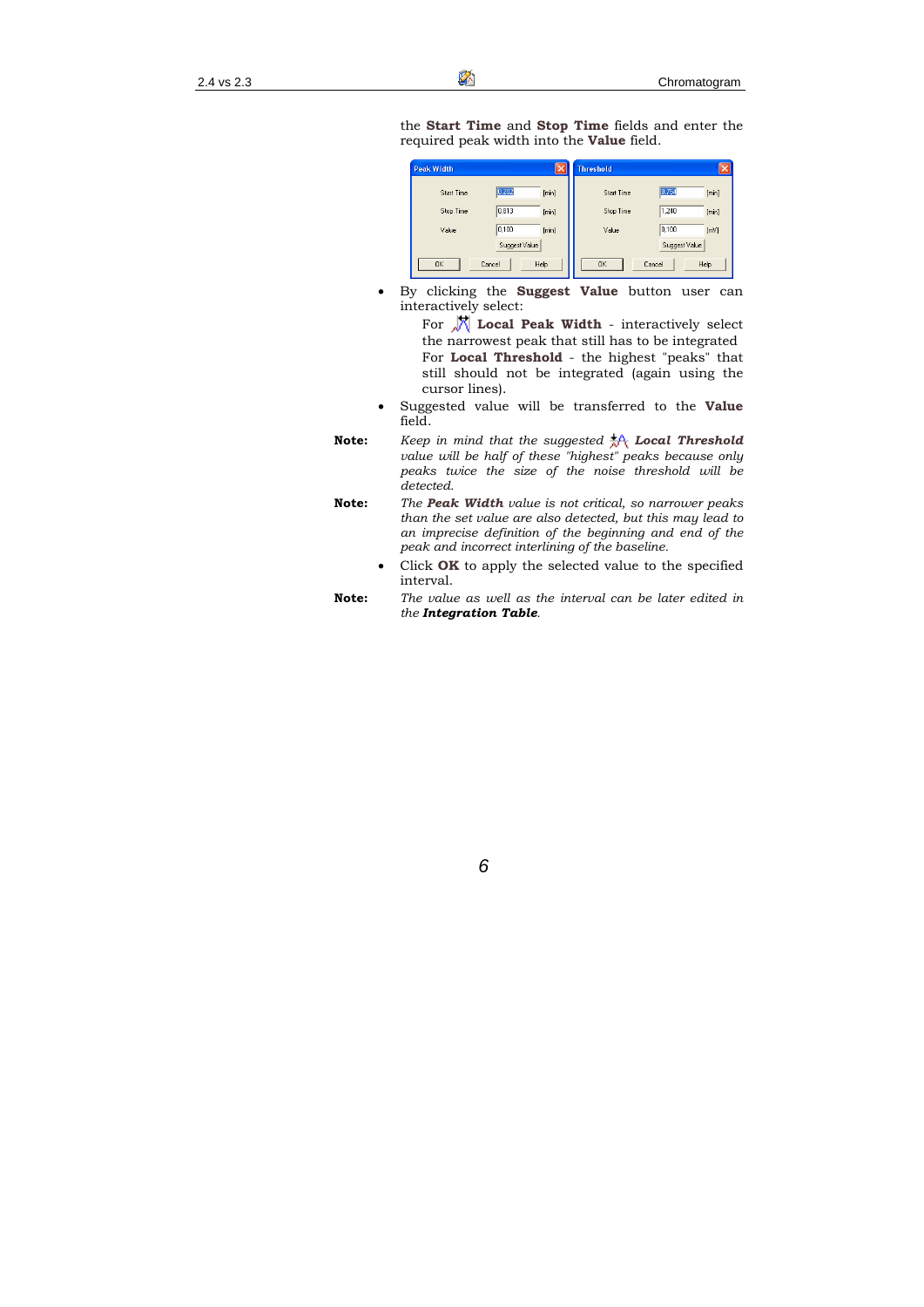#### **Fast browsing through chromatograms**

The new **File - Open Chromatogram Sequentially** command from the **Chromatogram** window opens chromatograms from the last folder opened using **Open Chromatogram** command.

**Caution!** *The Sequential Opening will be active only if the Overlay mode is OFF.* 

- **First** Opens first chromatogram from current folder  $|CTRL| + |F7|$ 
	- **Previous** Opens the previous chromatogram from current folder (F7)
	- **Next** Opens the next chromatogram from current folder (F8)
- **Last** Opens the last chromatogram from current folder (CTRL + F8)

Filters and sorting applied in the **Open Chromatogram** dialog can limit the list of chromatograms for the **Sequential Opening** that will be performed later using the icons in the **Chromatogram** window.

| Open Chromatogram - C:\CHROMATOGRAMY\WORK1\data |                                |                |                  | $\sqrt{2}$            |                                      |                        |
|-------------------------------------------------|--------------------------------|----------------|------------------|-----------------------|--------------------------------------|------------------------|
| Look In:<br>asta                                | $\overline{\phantom{a}}$<br>4n | 自进田學生元自向       |                  |                       |                                      |                        |
| ∄Sorting<br>Name                                | Type<br>Size                   | Created        | Last Change      |                       |                                      |                        |
| A& BL1 0912 PRM                                 | 56 kB<br>PRM Chromato          | 24 2004 12:34  | 912.1999 12:08   | $\blacksquare$        |                                      |                        |
| AA BL2_0912.PRM                                 | 56 kB<br>PRM Chromato          | 24.2004 12:34  | 9.12.1999 20:13  |                       |                                      |                        |
| AA BL3 0912.PRM                                 | 56 kB<br>PRM Chromato          | 24.2004 12:34  | 10.12.1999 2:55  | $\blacktriangleleft$  | d Calibration)                       | $\Box$ $\Box$ $\times$ |
| <b>AH BL4 0912.PRM</b>                          | 56 kB<br>PRM Chromato          | 2.4.2004 12:34 | 10.12.1999 10:17 |                       |                                      |                        |
| A & BL5 0912 PRM                                | <b>PRM Chromato</b><br>56 kB   | 2.4.2004 12:34 | 101219991842 1   |                       | Ħ                                    |                        |
| AA FM1_0912 PRM                                 | <b>PRM Chromato</b><br>56 kB   | 2.4.2004 12:34 | 101219991057     |                       | 80000                                |                        |
| AA SR1_0912.PRM                                 | 56 kB<br><b>PRM Chromato</b>   | 2.4.2004 12:34 | 10 12 1999 11:37 |                       | ◆図々画                                 |                        |
| A & X091 10 PRM                                 | 56 kB<br>PRM Chromato          | 2.4.2004 12:34 | 27 11 1999 21:40 |                       |                                      |                        |
| A & X091 11 PRM                                 | 56 kB<br><b>PRM Chromato</b>   | 24 2004 12:34  | 27.11.1999 22:20 |                       |                                      |                        |
| A & X091R10C.PRM                                | 56 kB<br>PRM Chromato          | 24 2004 12:34  | 28.11.1999.23.24 |                       | -C:\CHROMATOGRAMYWORK1\data\BL4_0912 |                        |
| A & X091R11C.PRM                                | 56 kB<br><b>PRM Chromato</b>   | 24.2004 12:34  | 29.11.1999 0:04  | $\blacktriangleright$ |                                      |                        |
|                                                 |                                |                |                  |                       | å                                    | 흤                      |
| Filter                                          |                                |                |                  |                       | ë                                    |                        |
| File Name (10911)                               |                                | Signals:       | <b>OK</b>        |                       |                                      | 59                     |
|                                                 |                                |                |                  |                       |                                      |                        |
| File Type<br>Chromatogram files (*.prm)         | $\overline{\phantom{a}}$       |                | Cancel           |                       |                                      |                        |
|                                                 |                                |                |                  |                       |                                      |                        |
| Method                                          | $\overline{\phantom{a}}$       |                |                  |                       |                                      |                        |
|                                                 |                                |                |                  |                       |                                      |                        |
|                                                 |                                |                |                  |                       |                                      |                        |
| И۸                                              |                                |                |                  |                       |                                      |                        |
| $-10-$                                          |                                |                |                  |                       |                                      |                        |
| ж                                               | 2,5                            | 3.0            | 3,5              |                       | 4.0                                  | 4,5                    |

#### **To apply sorting and filtering do the following:**

- Check that the **Overlay** mode is **OFF**.
- Use the **File Copen Chromatogram** command and navigate to the folder from which you want to open chromatograms.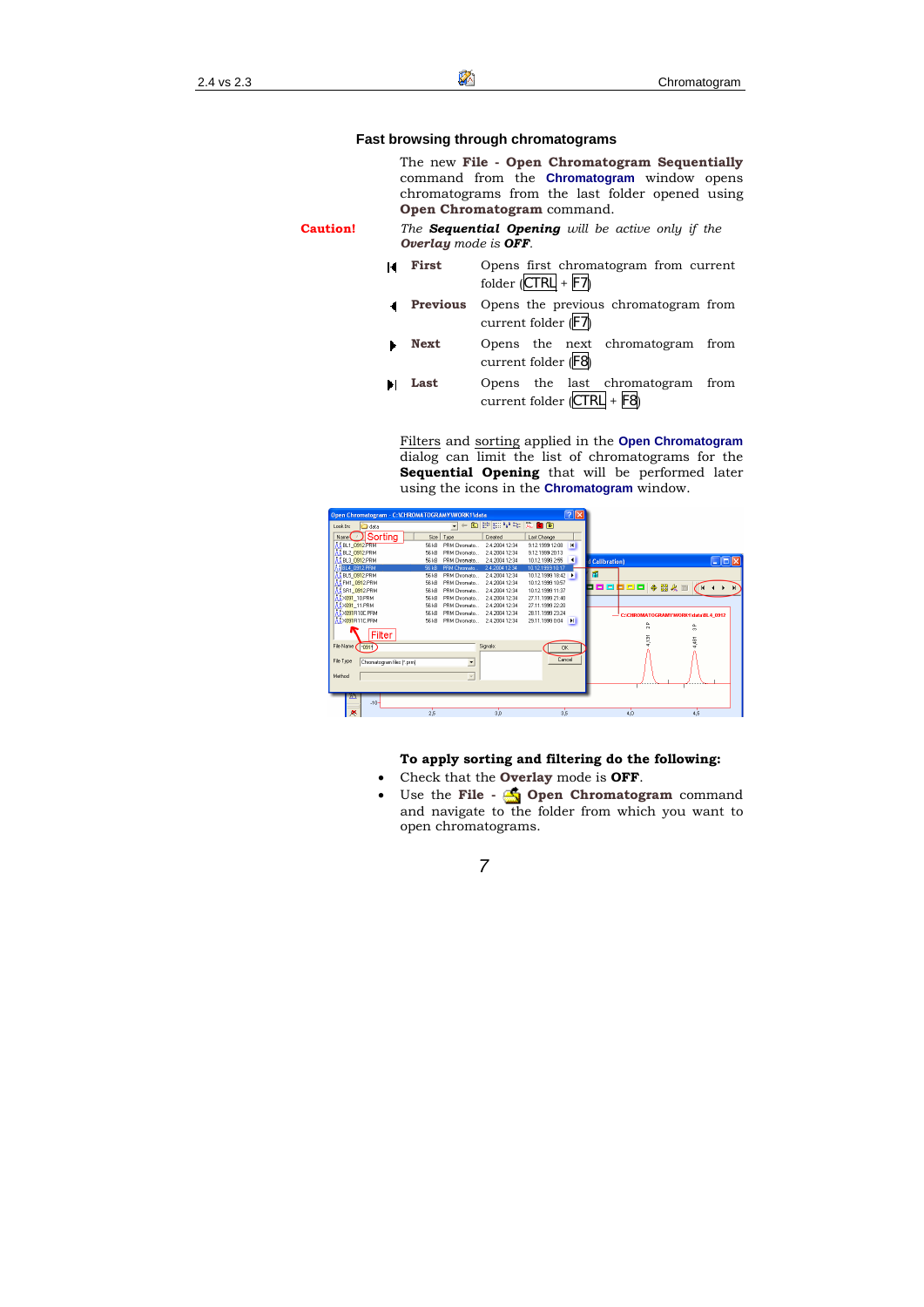• Specify the filters by writing partial name in the **File Name** field and **Sorting** to limit the set to desired chromatograms only.

**Note:** *It is possible to use the wildchars (\* ?) like in the example displayed in the image (\*O91\*).* 

- Click the desired column header to set ascending/descending sorting according to that column.
- Select a chromatogram from the defined set and open it using the **OK** button.
- In the **Chromatogram** window use the commands from **File - Open Chromatogram Sequentially** menu or icons  $\mathsf{H} \leftarrow \mathsf{H}$  to browse through the chromatograms from the defined set.

The **Open Chromatogram Sequentially** function will always open the whole chromatogram (all of its signals).

#### **Automatic FFT filter**

The **FFT Filter On** command from the **Chromatogram** window applies the **FFT Filter** (*Fast Fourier Transformation*) for signal smoothing to a selected interval.

The **FFT Filter Off** command suspends the **FFT Filter** (*Fast Fourier Transformation*) for signal smoothing on selected interval.

#### **Text Imports**

Improved and extended text import of chromatograms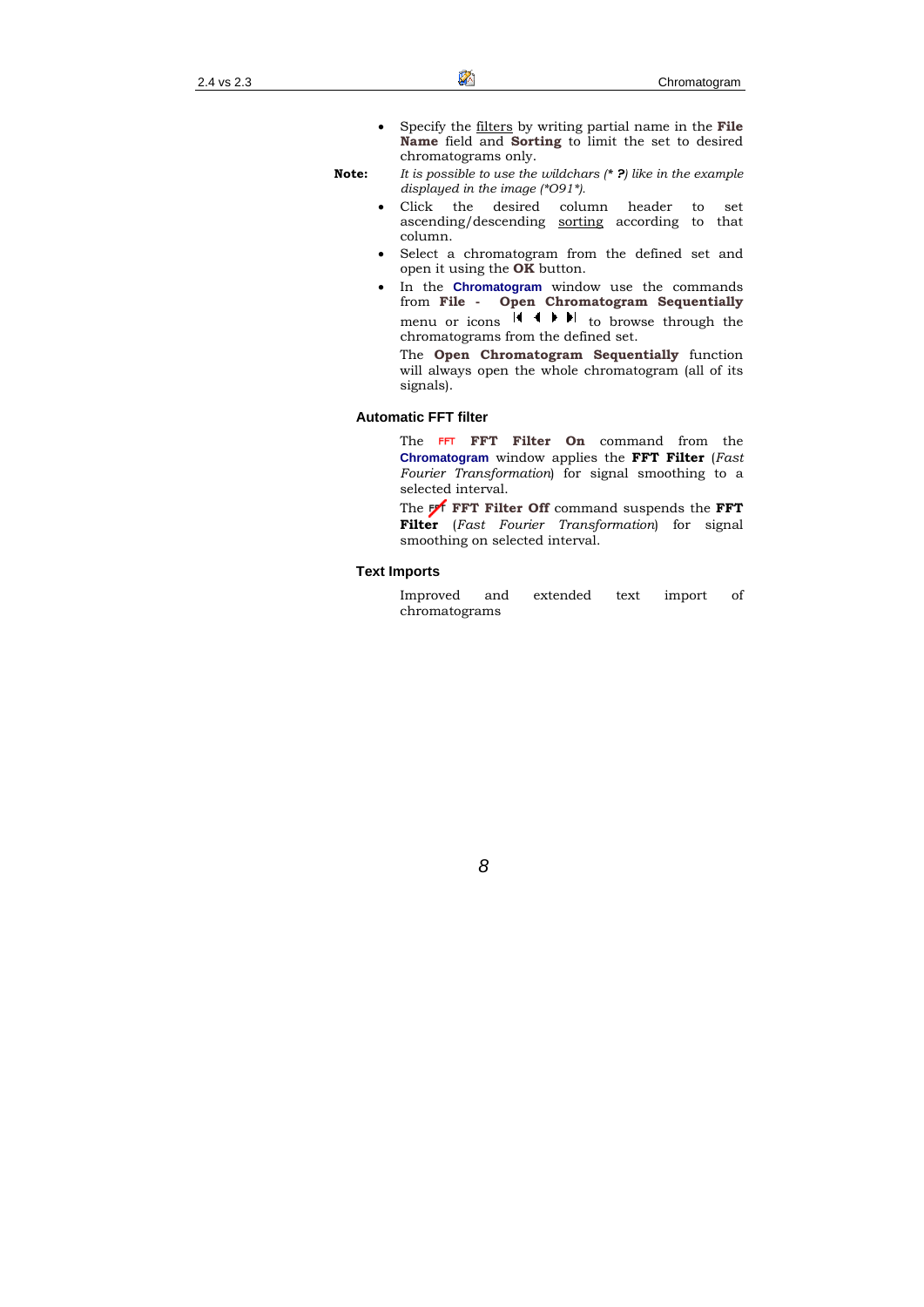#### **Balloon Tool Tips**

Interactive chromatogram modifications were extended by a more detailed **Status Line** and by optional **D** Balloon Tool Tips on the cursor.



**Note:** *This function is available only in MS Windows 2000 and later.* 

#### **Opening of Chromatograms**

If the external calibration file cannot be found while opening the chromatogram, stored calibration will be offered instead

#### **Detector Names**

It is now possible to set the **detector names** also in single detector chromatograms using the **Chromatogram - Set Signal Names** command in the **Chromatogram** window.

### **Calibration**

#### **LOD, LOQ**

The possibility to set the *Limits of Detection* (**LOD**) and *Limits of Quantification* (**LOQ**) in the **Calibration** window.

The exceeding of the limits will be displayed in the **Result table** (**Chromatogram – Results**). The exceeded limit will be indicated by the "*< LOD*" or "*< LOQ*" inscription in the **Peak Type** column.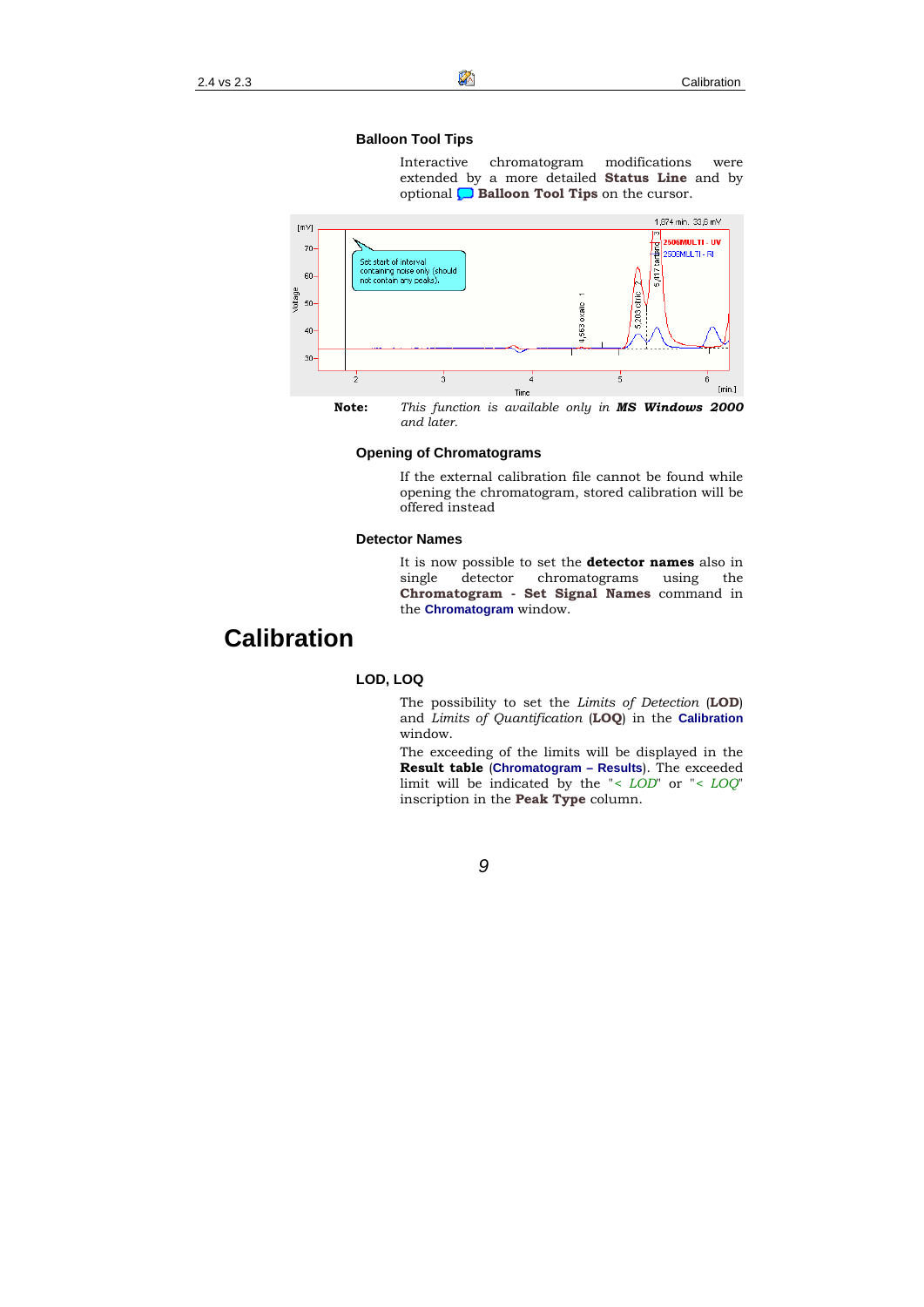#### **Retention (Kovats) indexes**

New **Reten. Index** column in the **Calibration Summary Table** in the **Calibration - Compounds** window enables to set the retention indexes.

**Note:** *In the implicit layout the Reten. Index is not visible. Use the Edit - Setup Columns command to display it.* 

#### **Calibration Template**

The default parameters for new calibrations can be set by the TEMPLATE.CAL template file stored in the **Clarity's** COMMON directory (C:\CLARITY\COMMON\ by default).

When **Clarity** is running in **GPC** or **EA** mode corresponding files e.g. EATEMPLATE.CAL can be used.

If the template files do not exist, the new calibrations will be based on values internally preset in **Clarity**.

#### **Floating Averages**

The template calibration can be used to set for example the recalibration to work with the *floating averages*.

To do that:

- In the **Calibration** window use the **File Open** command and navigate to the C:\CLARITY\COMMON directory and open the TEMPLATE.CAL calibration file.
- Open the **Calibration Options** dialog using the **Calibration – Options** command and set the desired **No. of Points** for the averaging.

#### **Possibility to erase responses**

**Clone** and **Save As Calibration** commands have been extended by the option to erase all responses. So that the new file contains for example definitions of peak starts, identification windows and amounts for future recalibrations, but not the responses.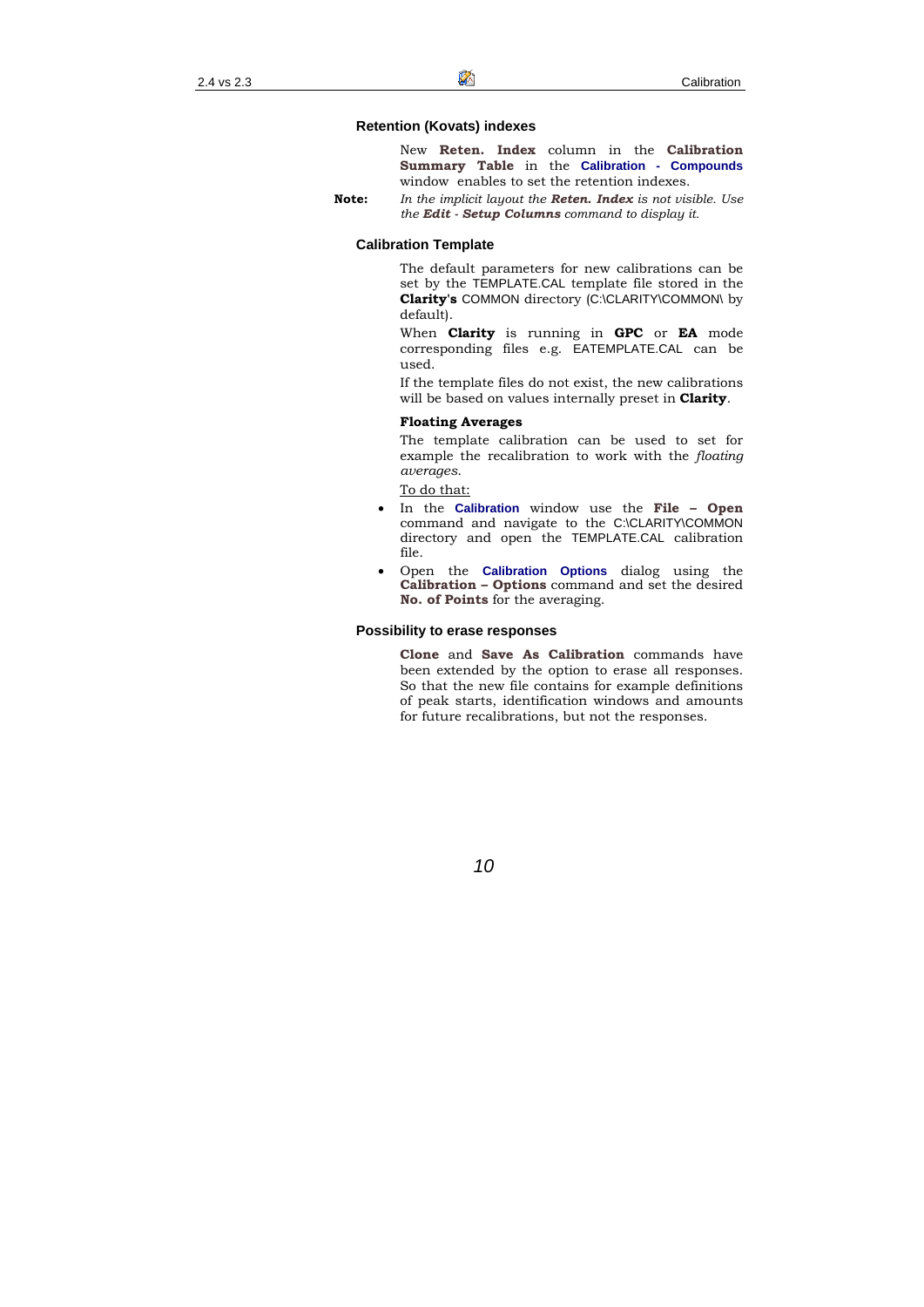### **PostRun functions for each row**

The sequence has been extended by the possibility to select **PostRun** functions for each row separately.

The columns **Open**, **Open Calib.**, **Print**, **Print to PDF**, **Export Data**, **Export AIA**, **Export TXT**, **Export EZChrom**, **Export Multidetector**, **Run Program**, **Program to Run** correspond to the analogous items in the **PostRun Setting** dialog.



When the sequence is running the indication of the **PostRun** switches in the **Instrument** window will be locked to the state set on the currently running row.

**Note:** *In the implicit layout only the Open, Open Calib. and Print columns are visible, the rest of the columns are hidden. Use the Edit - Setup Columns command to display the desired columns.* 

> All the **PostRun** switches can be modified before applying the **Complete Processing** from the **Batch** dialog. All other settings of the **Sequence Table** will be locked.

### **Sequence Template**

The default parameters for new sequences can be set by the TEMPLATE.SEQ template file stored in the **Clarity's** COMMON directory (C:\CLARITY\COMMON\ by default).

When **Clarity** is running in **GPC**, **PDA** or **EA** mode corresponding files e.g. EATEMPLATE.SEQ can be used.

If the template files do not exist, the new sequences will be based on values internally preset in **Clarity**.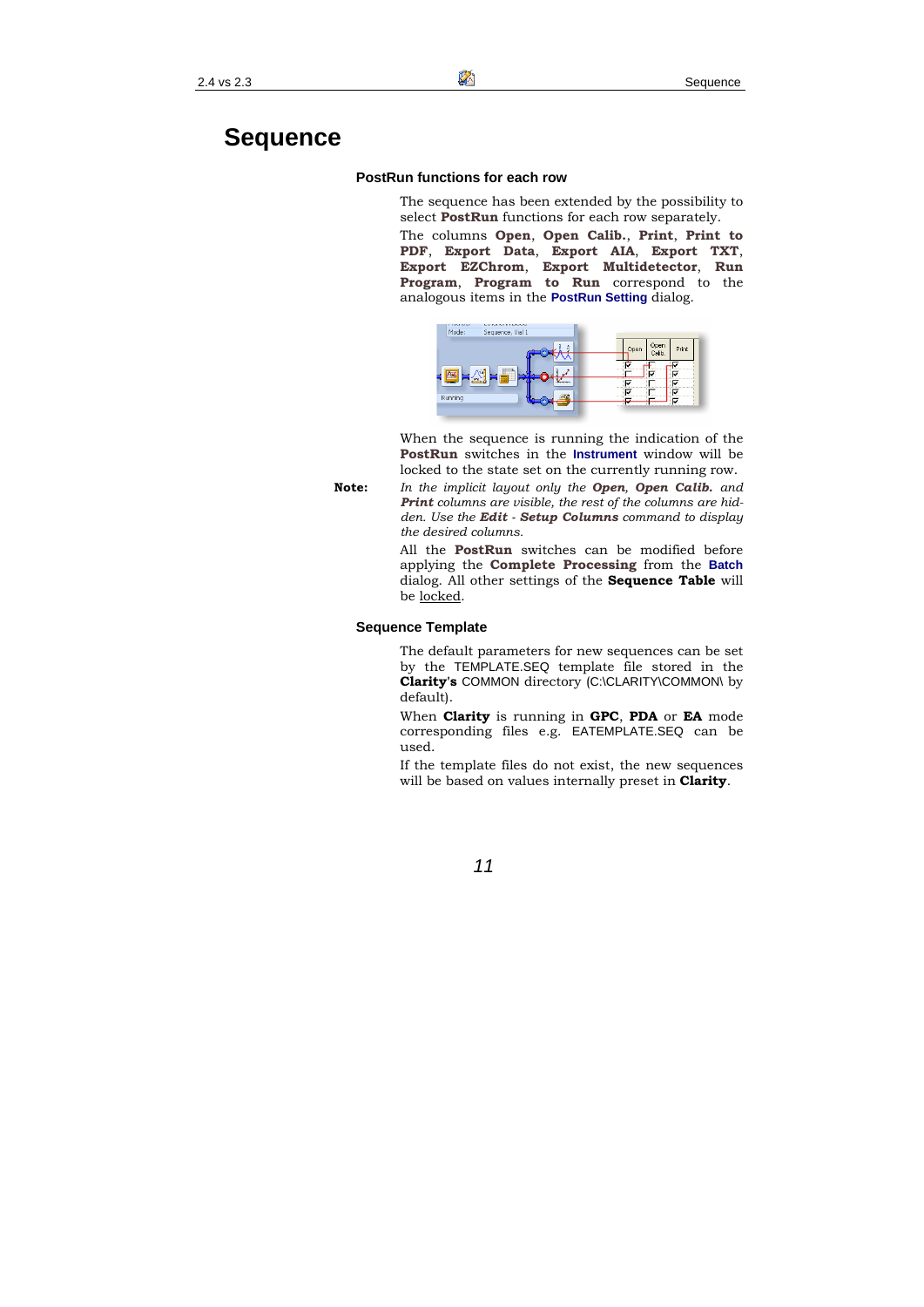#### **Stop actual analysis**

The  $\omega$  **Stop** command  $|\text{Ctrl}| + |\text{T}|$  shortcut) normally halts the running of a sequence. Currently running acquisition will be completed.

If the **Stop** is used **second time**, it will stop also the acquisition in progress. Data from the partially finished acquisition will be saved (unlike after the **Abort** command). If there is a running control program it will keep running.

**Note:** *To stop also the control program use the Abort command.* 

#### **Optimized sequence**

The speed of the sequence table and improved prerun check provide more comfort to the working with the sequence table.

### **Instrument**

#### Full version

#### **Sending method to controlled instrument**

Full version

Directly controlled instruments have an option to send the control method to the device automatically/upon prompt.

The button in the **System Configuration** dialog invokes the **Instrument Method Sending** dialog.

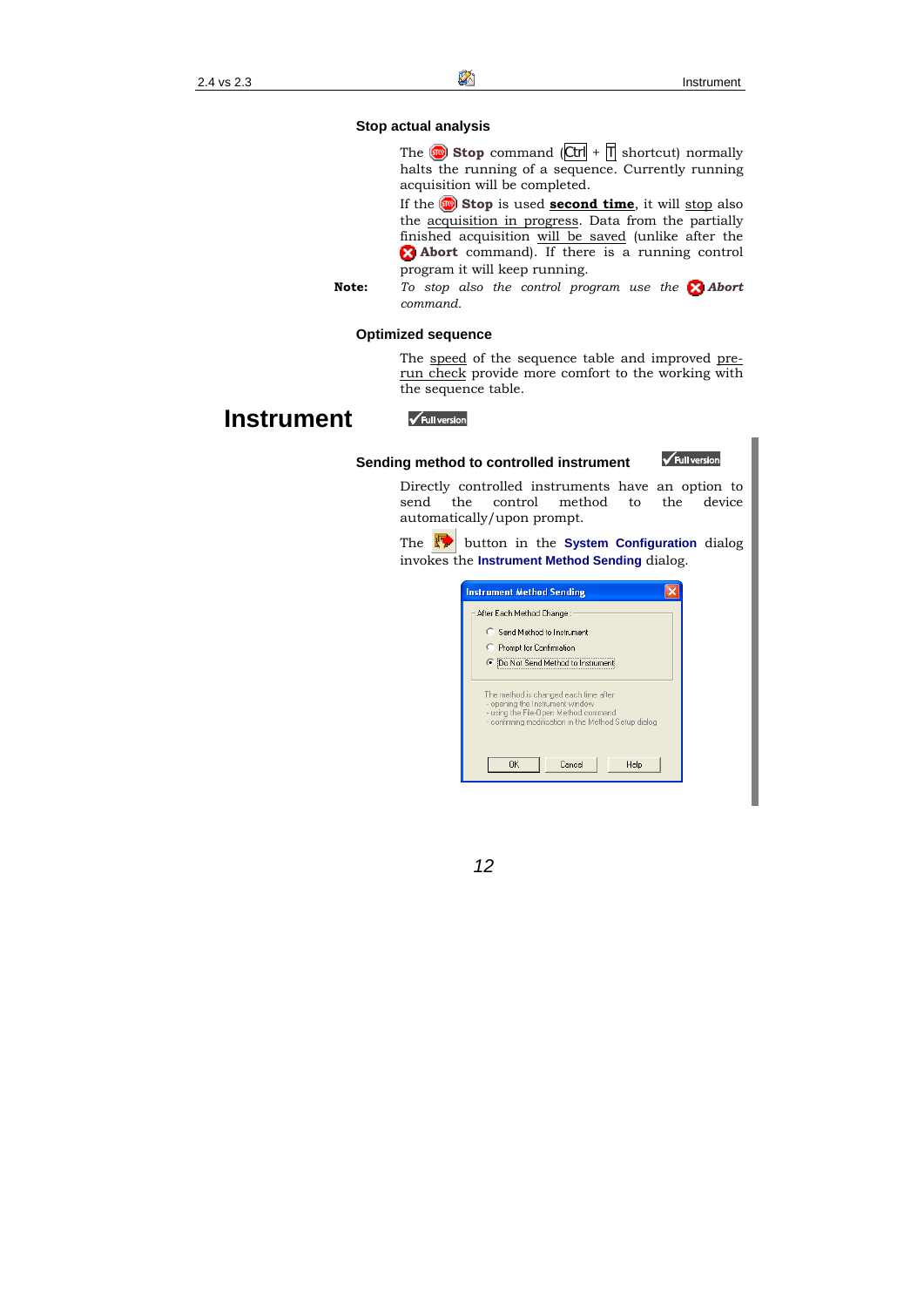It sets whether the LC/GC/AS method has to be sent to the instrument (device) at each change of the template method.

#### **After Each Method Change**

The method change occurs when:

- Opening the **Instrument** window (it automatically loads template method)
- Loading new template method to the **Instrument** window using the **File – Open** command
- Changing the currently opened template method (i.e. after editing the **Method Setup** dialog).

**Send Method to Instrument** - The LC/GC/AS method will be sent to the instrument (device) automatically without prompt.

**Note:** *This used to be the default for LC Control.* 

**Prompt for Confirmation** – At each method change Clarity will display the **Send Method Confirmation** dialog in which the sending of the method may be confirmed or suppressed.

| <b>Send Method Confirmation</b>                                                 |  |  |  |  |  |  |  |
|---------------------------------------------------------------------------------|--|--|--|--|--|--|--|
| The method has been changed - send to Instrument?                               |  |  |  |  |  |  |  |
| Yes<br>Help<br>No                                                               |  |  |  |  |  |  |  |
| Set current action as default and perform it without i<br>prompt in the future. |  |  |  |  |  |  |  |
| This setting can be changed in the System<br>Configuration dialog.              |  |  |  |  |  |  |  |

**Do Not Send Method to Instrument** – Clarity will not send LC/GC/AS method to instrument (device) on every change.

**Note:** *This used to be the default for GC Control.* 

The setting is individual for each **Clarity Instrument**.

The setting is common to all instruments (GC/LC/AS devices) attached to the same **Clarity Instrument**.

Regardless on the setting the LC/GC/AS method will be sent: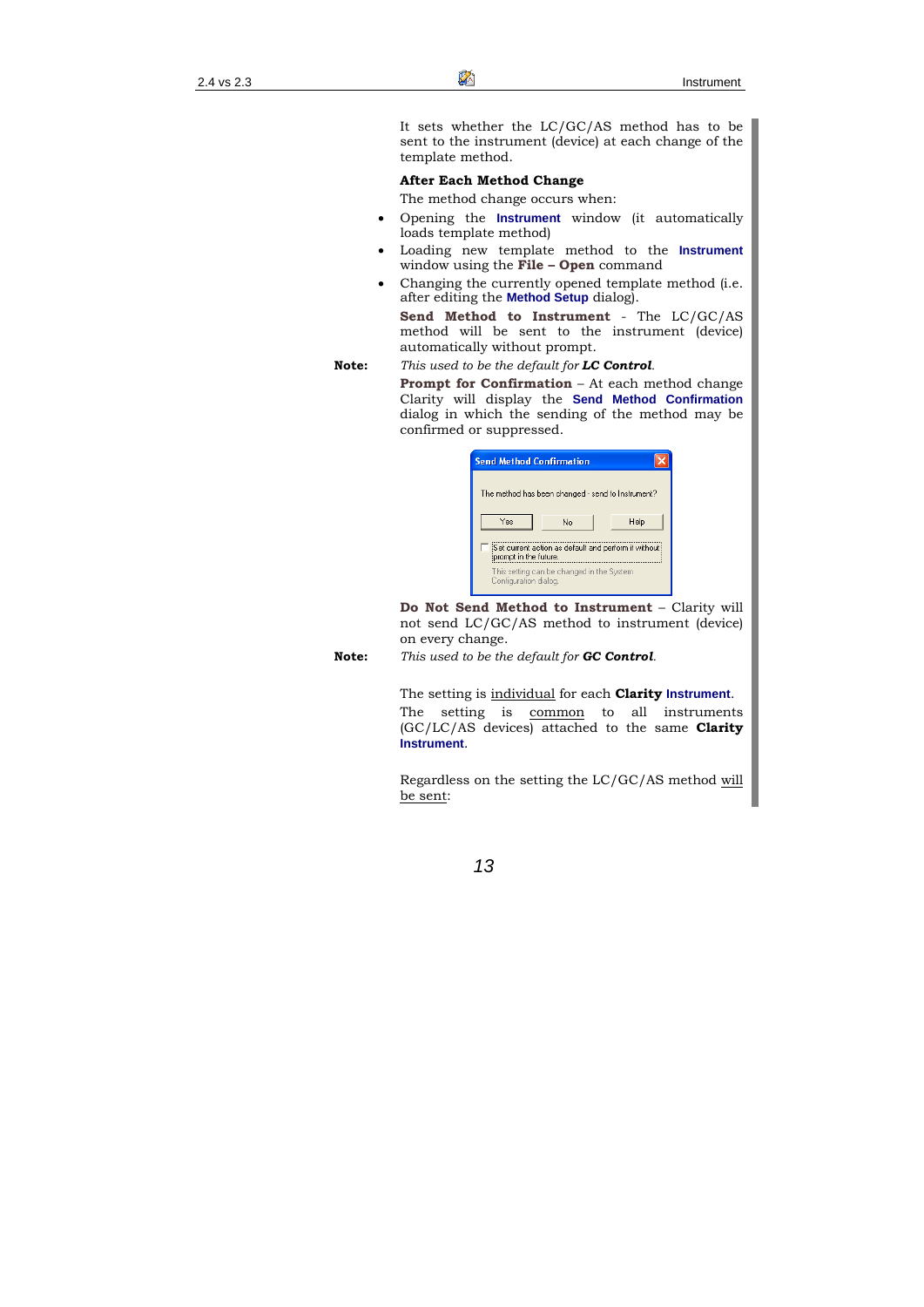- Before each injection from the running **Active Sequence** according to the **Sequence Table**.
- **Manually** using the **Send Method** button from the **Single Analysis** dialog.

#### **Switching Instrument to GPC Mode**



To enable **GPC Mode** on a **Clarity Instrument** it must be first set in the **Instrument Type** section of the **System Configuration** dialog.

**Note:** *GPC is an Add-On module, that has to be purchased.* 



In the **Instrument** window the **GPC Mode** can be switched On/Off using the **Setting – GPC Mode** command.

# **Report Setup**

### **Direct printing to PDF format**

- All reports can be printed to PDF document using the **File – Print to PDF** command located in the menu of all major **Clarity** windows.
- The printed PDF file can be automatically enclosed as an attachment of an email using the **File – Send printed PDF by Email** command located in the menu of all major **Clarity** windows.

#### **Improved Reports**

• Thanks to new options in the **Report Setup - Report Header** dialog reports can print filenames with full path or without the path (only for files within the project.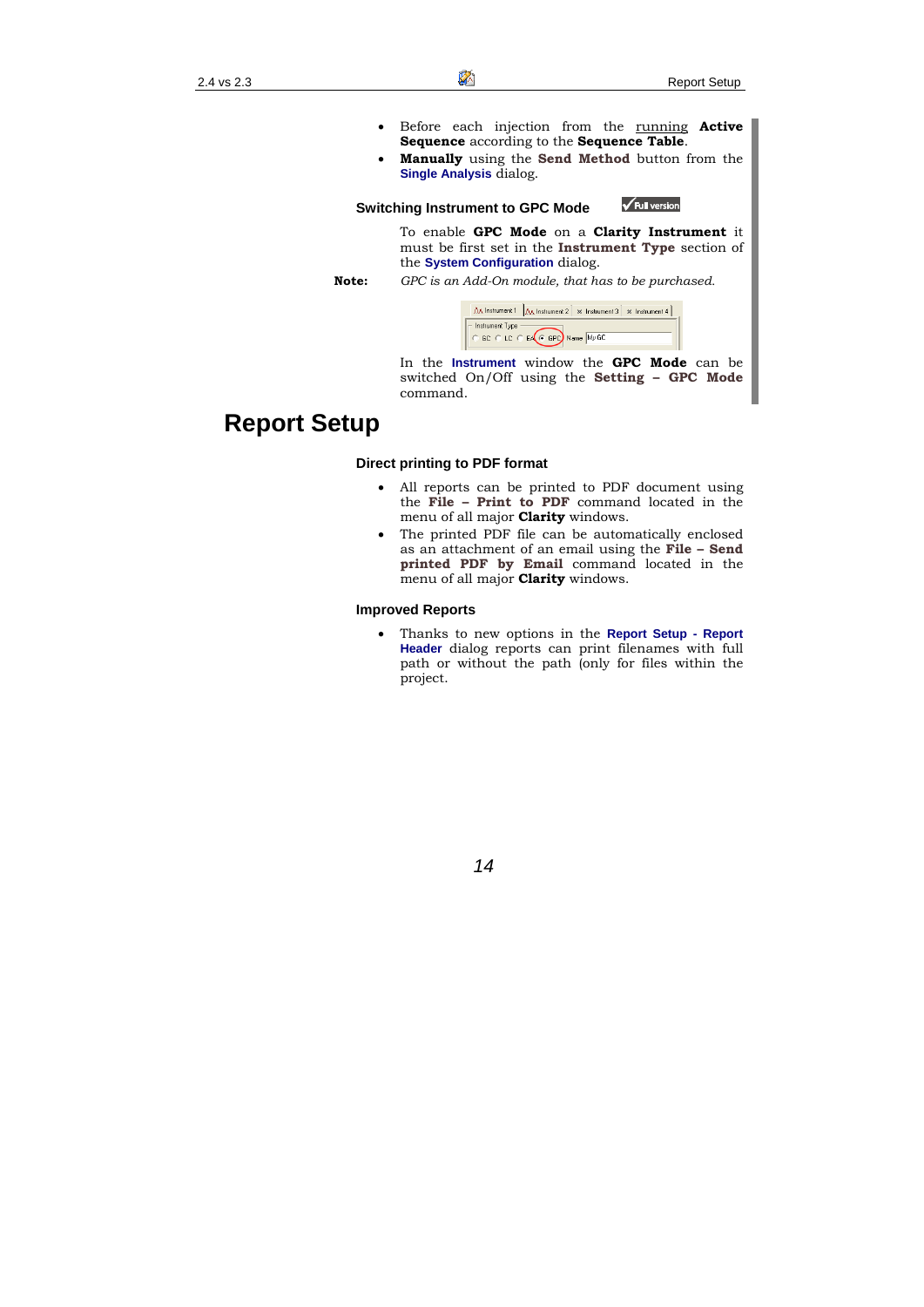

- Reports can print extensive **GLP information**: version of **Clarity**, name of the PC, User, etc.)
- $\sqrt{\text{Full version}}$ Printing of the **SST Table** extended by the option to print **Active Signal** only or **All Signals**.

# **Other**

- The **Digital Output Control** dialog now displays the state of the relay contact visually
- The zooming on CTRL + Mouse wheel now conforms to **MS Windows** standards
- The **Open Chromatogram** dialog has been extended by information about applied *electronic signatures* and *PDA data*.
- The **User Columns** are now available also in the **GPC Result Table**.

#### **Add On Modules**  Full version

New and improved **Add On** modules.

 $\sqrt{\text{Full version}}$ 

#### **PDA module**

PDA module is an integrated add-on module for acquisition, display and evaluation of "3D" chromatograms from **PDA** (**DAD**) detectors.

**Note:** *Detailed information can be found in a separate PDA Module manual* 

### **Clarity EA**



Modified version of **Clarity** for measuring and evaluating of **Elemental Analyses**.